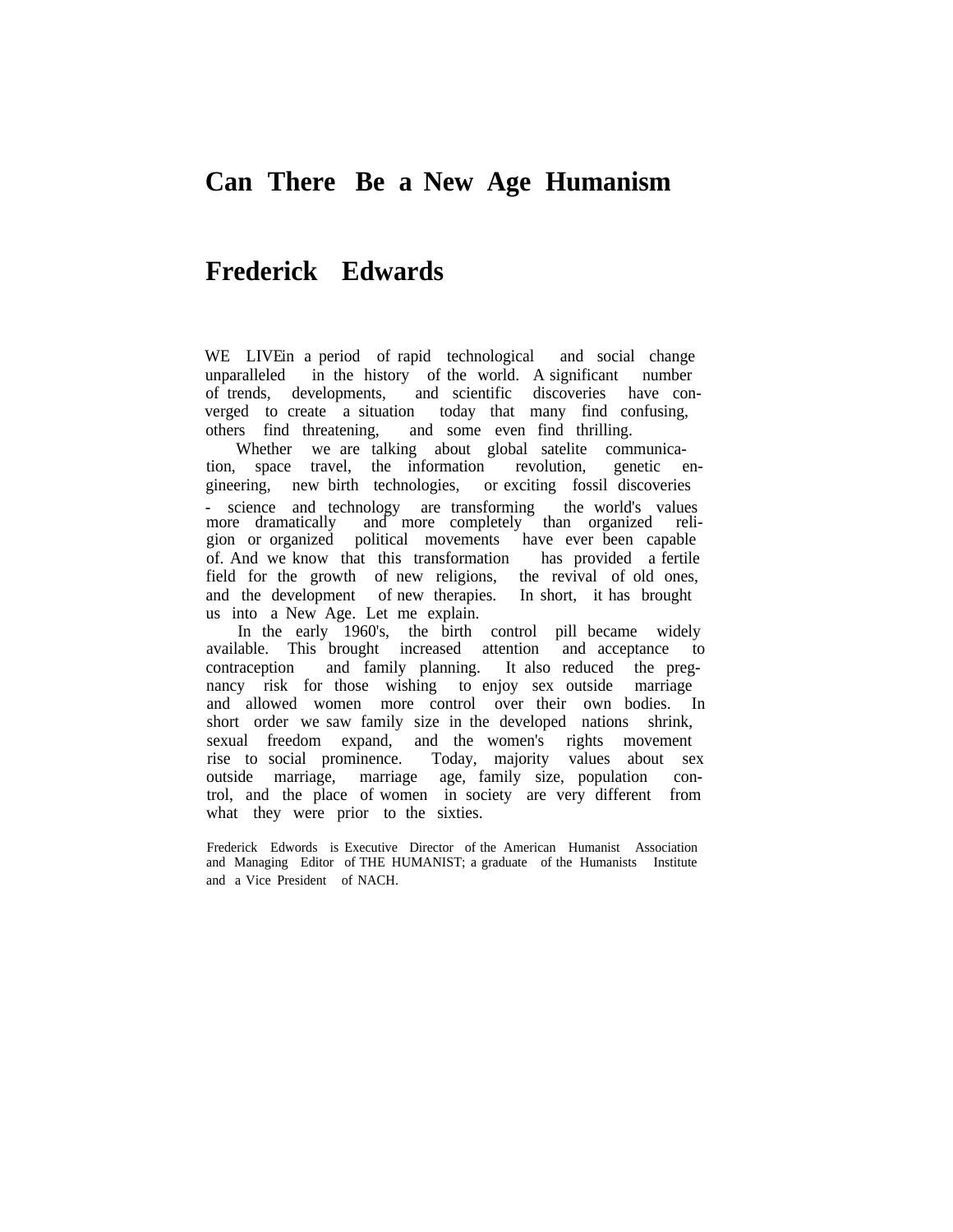But the revolution isn't over. Today we have the new birth technologies: in vitro fertilization, sperm and egg banks, the ill-fated surrogate parenting, and soon, advance selection of the gender of one's offspring. Such developments force a whole host of new moral and legal dilemmas upon us - requiring, once again, the development of a changed set of moral standards. We will think differently tomorrow because of the technologies we assimilate into our cultures today.

Biotechnology is another developing area. This includes genetic engineering, patenting of new life forms, cloning, and possibly trans-species hybrids. With these developments, the features of each life form will become capable of modification. One benefit will be that genetic diseases, normally treated again and again in each generation of an afflicted family, will now be wiped out of the line altogether. Like some communicable diseases, some genetic diseases will be brought to extinction. With nearly the same license that we have manipulated machines in the past we will soon begin to manipulate organisms. There can be no question that this will have an incalculable impact on our values about life and about the quality of life.

Recent developments in medical technology have already forced a plethora of new ethical issues upon us. In fact, we have come so far that professionals now disagree on when a person comes into existence and when a person actually dies:

Does human life begin at conception, at the appearance of brain waves, at birth, or some time after? What we decide affects our views concerning the freezing of embryos, the rights of such embryos, fetal adoption, a mother's prenatal care obligation, the atmosphere in the birthing room, the selective nontreatment of defective room, the selective nontreatment of defective newborns.

Does human life end with the death of the heart, the death of the brain, or the loss of "significant life?" What we decide affects our views on hospice, living wills, and euthanasia. It also forces us to decide in the future if it is OK to use comatose individuals as "living" organ banks or, as Dr. Kavorkian advocates and I oppose, harvest death-row inmates for their body parts. Medical technology is daily changing our values concerning human life.

Global satellite communication has made the world smaller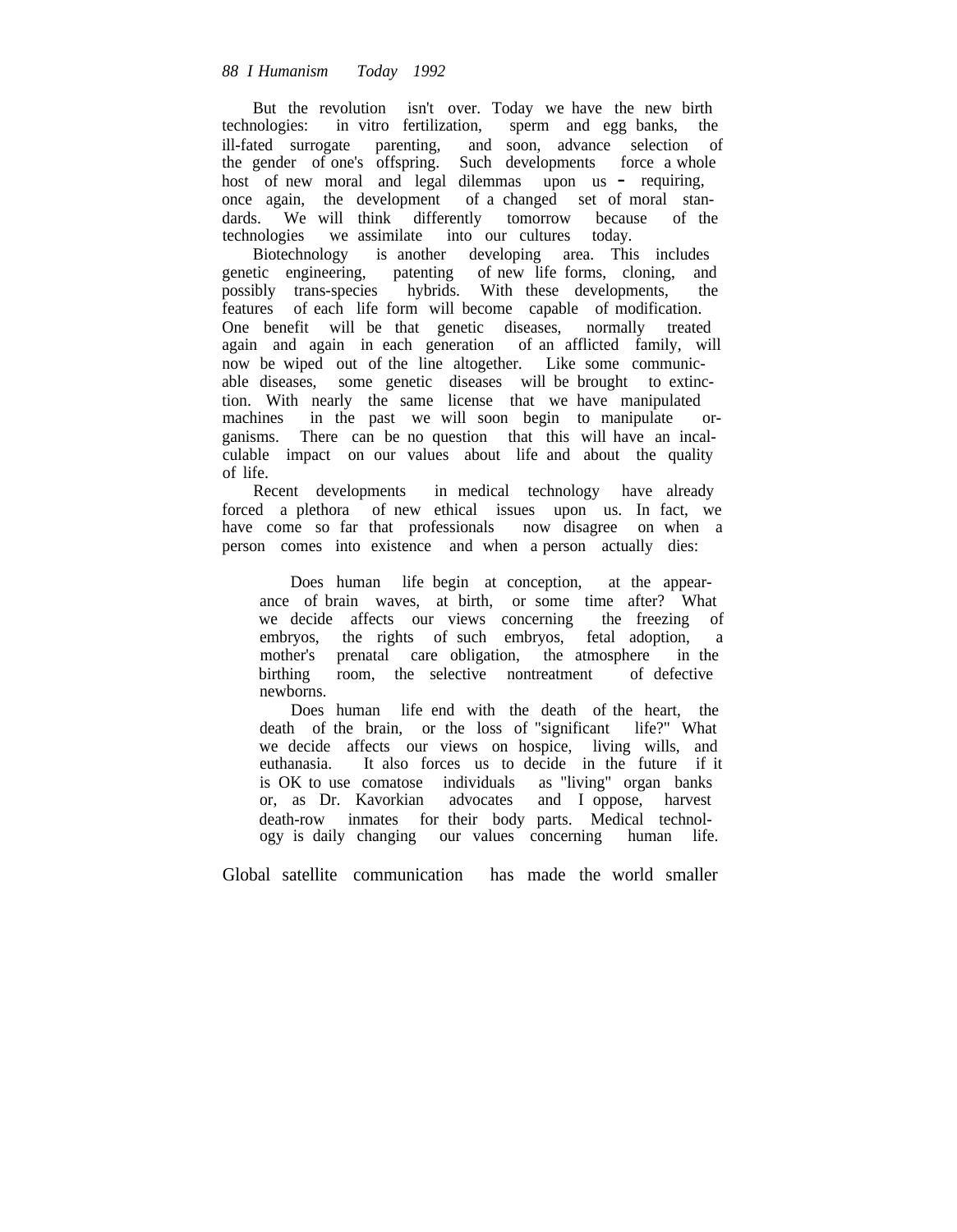and has increased public interest and involvement in international politics. We can now watch a war, or a democratic revolution, as it happens, and from both sides. And we can see how actions taken in one place affect the environment in some other. The slogan, "Think globally, organize locally" sums up much of the resulting politics. And through the video cassette recorder and cable TV, individual choice in information gathering has been enhanced. No longer do people need to get their ethics, their esthetics, or their politics from a common source. The existence of alternatives and options in almost everything can limit the influence of mass propaganda.

Then there are computers. Through desktop publishing,<br>puter owner can become a publisher. Home computer computer owner can become a publisher. modems make possible individual information-gathering on a global scale. In short, private and individual choice is also enhanced throught the computer, as much as is the power of individuals to invade the privacy of others.

Space travel is changing our goals. We will, in time, no longer be limited to this globe for our pursuits and interests. Colonies in space will- as have all colonies in human history bring into existence alternative societies and novel ideas. Different visions of life's purpose will emerge.

Meanwhile, startling fossil discoveries of our evolutionary ancestors are giving us an increasingly clearer view of who we are and what we are about. The irony is that these discoveries are coming at a time when we are developing the capability, through genetic research, to change the very natures we are just coming to understand.

The conclusion is clear. Technology changes society and changes values. We find ourselves today in the midst of an incredible transformation - one that is wreaking havoc on our culture.

Because so many people cannot deal comfortably with the moral dilemmas raised by the new technologies, one reaction has been a backlash. This backlash is a repeat performance of past reactions to change. In every age where the old ways were uprooted by new technologies, there were those prophets of conservatism who sought to put the genie back into the bottle. During the industrial revolution, for example, orthodox preachers fumed from the pulpit against the new machines. Congregations were told that God never intended his children to travel as fast as a steam locomotive could take them, and that people were in danger of losing their souls if they sneezed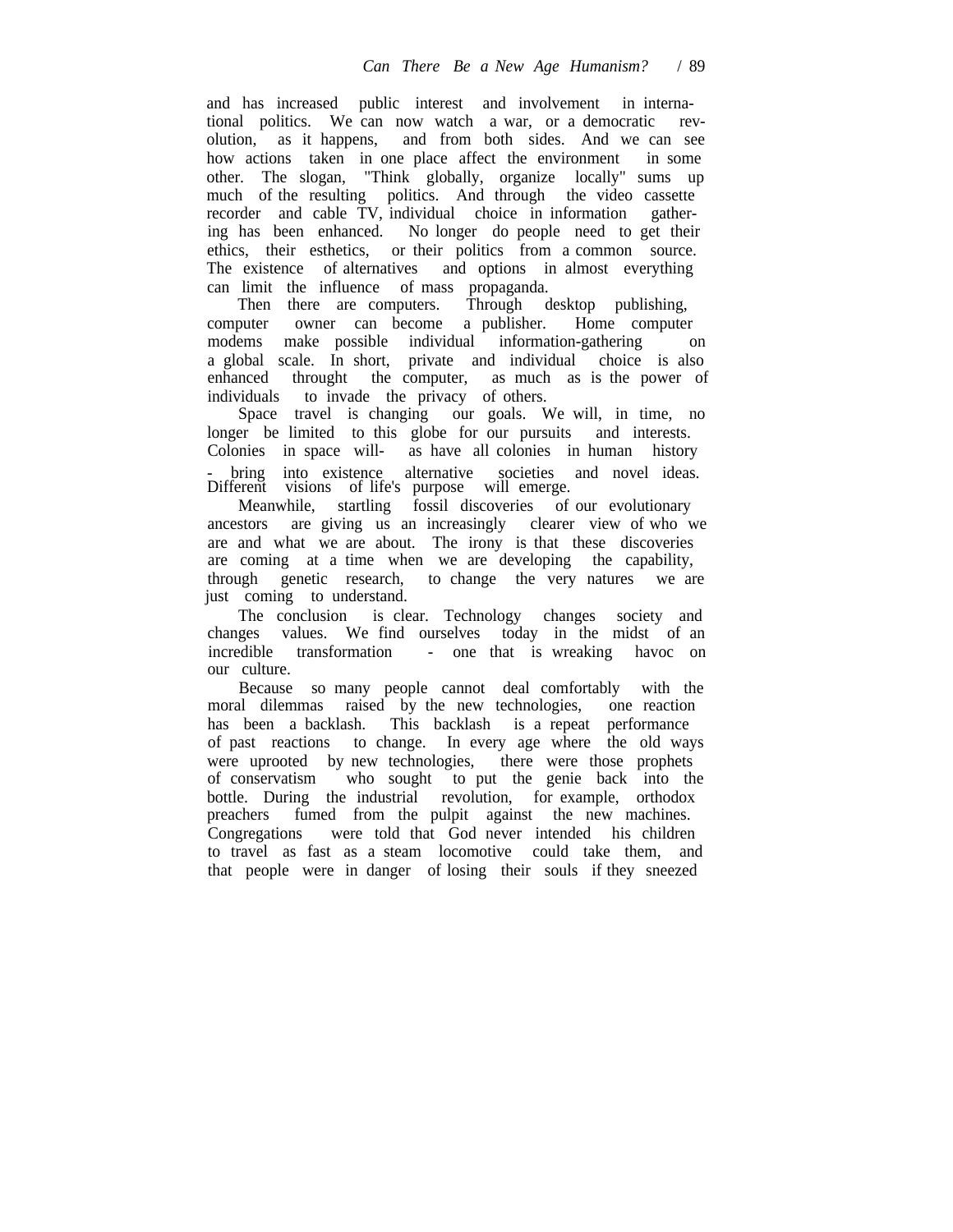while aboard such a swiftly moving conveyance.

But another reaction to our modern revolutions has been the creation of new religions and therapies that - in one way or another - play on the excitement of changing times to offer ever more outlandish concepts. Whether we're dealing with the pseudo-technologies of pyramid power, psychic surgery, or channeling; or the self-help strategies of meditation, aural reading, or Scientology processing, phenomena generically reading, or Scientology processing, phenomena generically labeled "New Age" have affected the thinking of millions.

Again, this is not new. During the period of major transformation at the dawn of the Middle Ages, a mass of new religions sprang up to capture the public imagination. The same thing happened again during the early part of the Industrial Revolution. Exciting times bring exciting ideas - and anxiety. And :fast on the heels of anxiety are new therapies promising a cure. That's why we have a New Age movement in todays "age of anxiety."

It isn't enough just to know this. It isn't enough to merely understand why such things happen, to say to yourself: "Golly, that's too bad, I guess people really go nuts during changing times. It's a good thing I still have my wits about *me!"*

What is needed is *action.* Humanism should *thrive* during changing times. The Humanist alternative to traditional belief should be vigorously promoted in a way that answers the nag-<br>ging questions in the minds of the people. For it is in in the minds of the people. For it is in Humanism that we have one of the most revolutionary and beneficial philosophies there is, its advocates having waited a long time to witness the dislodging of the old values - and yet nothing happens. Humanists, of all people, have been the slowest to leap into the breach, to capitalize on the changes occurring in the public mind-set. Yet the opportunity is readymade for just such an entry.

Proof of this can be found in the rapidly surprising growth of the New Age. Contrary to the way many Humanists think, the New Age is not merely some new superstition to replace the old. Though it certainly has its share of nonsense and foolishness, which Judith Goren referred to as the trash at Niagara Falls, it also has many important parallels with the Humanist philosophy. Just to restate the point made by Beverley Earles, let me list a few ideas that are shared by many followers of the New Age and by almost all Humanists.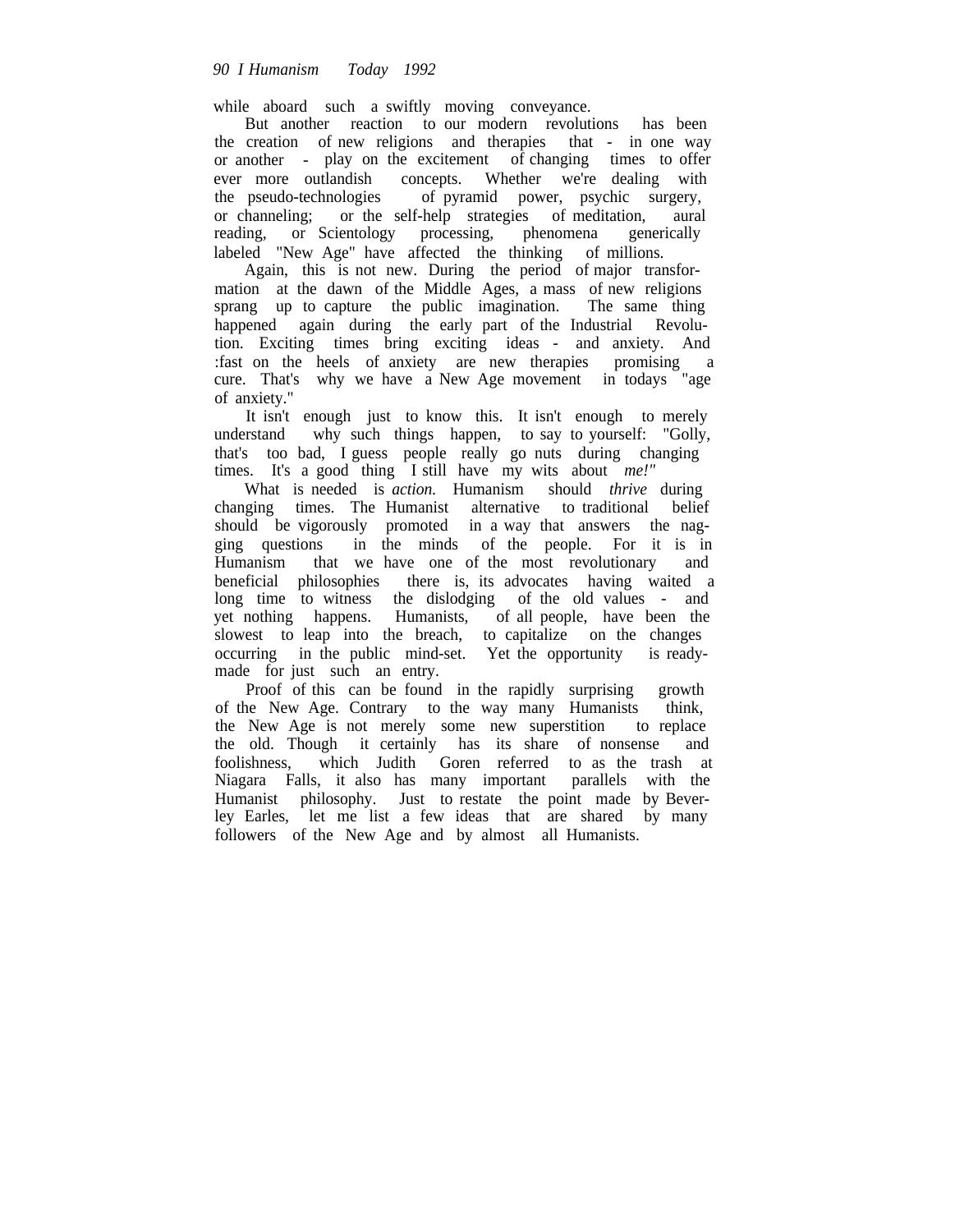Rejection of the notion of a jealous and punishing god. Rejection of the dogmatism of fundamentalist Christianity. Rejection of religious angst and feelings of guilt. Strong belief in the power and significance of human beings. Acceptance of a concept of human evolution. Interest in mental self-development. Recognition of the joys in the here and now, particularly in relation to food and sex. Support for global and ecological thinking. Flexible and excited interest in new ideas.

More could be added, but this will provide an adequate sampling to demonstrate that a significant percentage of the North American population is ripe for a number of the ideas Humanists have been advancing for years. And though Joe Chuman argued persuasively that these people are *not* our audience, this only refers to the hard core. Many followers of the New Age turn to it not because they are inclined toward superstition, but because the New Age is the only show in town. This, then points up the problem, the reason why those initially attracted to the New Age haven't found a better home in Humanism.

Of course, a few have. But the absence of an effective publicity campaign by Humanists has prevented many more from making the discovery. And those who somehow do manage to stumble upon a Humanist organization, often find themselves stumble upon a Humanist organization, either in a den of anti-religious nay-sayers, or in a loosely organized and ill-defined political caucus. There is rarely much offered for the serious seeker of happiness and the good life. Sure, there's an occasional pulpit homily about living better, but that's a far cry from intensive classes, self-help study courses, and organized theraputic retreats.

As a result, the word "Humanism" more often conjurs up in the public mind images of windy Manifestos, Bible bashing, and intellectuals lecturing endlessly about reason, science, and civil liberties. While Humanism indeed involves all of these civil liberties. While Humanism things, it's also a philosophy of joy, personal fulfillment, and emotional liberation. It's a philosophy that can bring peace of mind and self-mastery. But heaven forbid that we should ever tell anybody! Is it our darkest secret?

Do we prefer to engage in purely intellectual discussion, to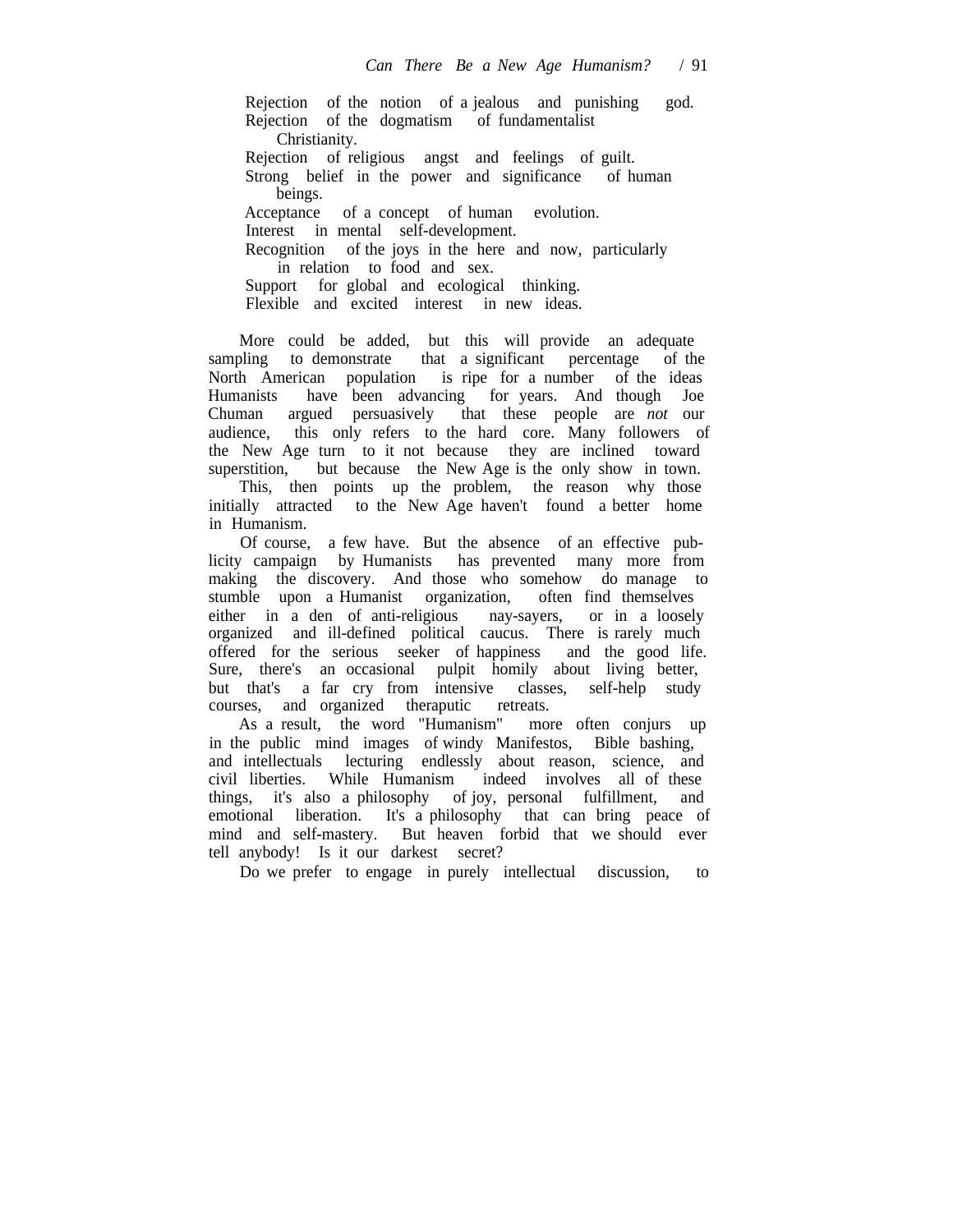prove, for the umpteenth time, that mind-body dualism is a myth? Yet, after we've proved it, do we do much with the information? Do we now more fully enjoy and celebrate our bodies? Our feelings? Our senses? Do we live our values like the New Agers do? or do we just cerebrate and verbalize as we sit relatively motionless, for hours on end, bodies flagging into a slumbering stupor while our frontal lobes fire off neurons at full tilt? And do our heads drift a little to one side, and indicate that our marbles have now come to rest in the left hemisphere of the brain?

The reason the New Age promoters, the growing Yuppie mega-churches, and even the evangelicals have been able to benefit from changing times while Humanists haven't is because Humanists too often look down upon efforts to make Humanism *personally* relevant and emotionally satisfying.

The time has come to get serious about applying Humanism to the basic needs of people: to healing the hurts, sharing the joys, and expanding the horizons. The time for lopsided "left-brained Humanism" and Humanists who have become "God's frozen people" is past. We have a rewarding and balanced philosophy that we can teach, in a warm and loving way, to our fellow Human beings. We will not be so arrogant as to *impose* it, but we can be caring enough to *share* it. Up to now, we have selfishly kept it to ourselves and our small circle of friends.

The next century will be the humanistic century only if we change our ways, open up, and reach out to others. And our outreach must appeal to them not only intellectually, but also emotionally, aesthetically, sentimentally, and even physically. The most successful Humanist groups around the world do this. For example, during my travels in India I met with Humanists who were active in counseling battered women,<br>rehabilitating criminals, providing birth control services, even criminals, providing birth control services, even teaching humanistic dances.

In the Netherlands, the Dutch Humanist organizations have been able to attract 50% of the non-believing population, including large numbers of young people, to the Humanist movement. Since non-believers represent a sizeable segment of the general population in that country, this amounts to as much as 20% of the Dutch being involved with Humanism in some way. How have they done it?

Part of the explanation lies in their multi-faceted approach to Humanism. The Dutch realized early on that human beings,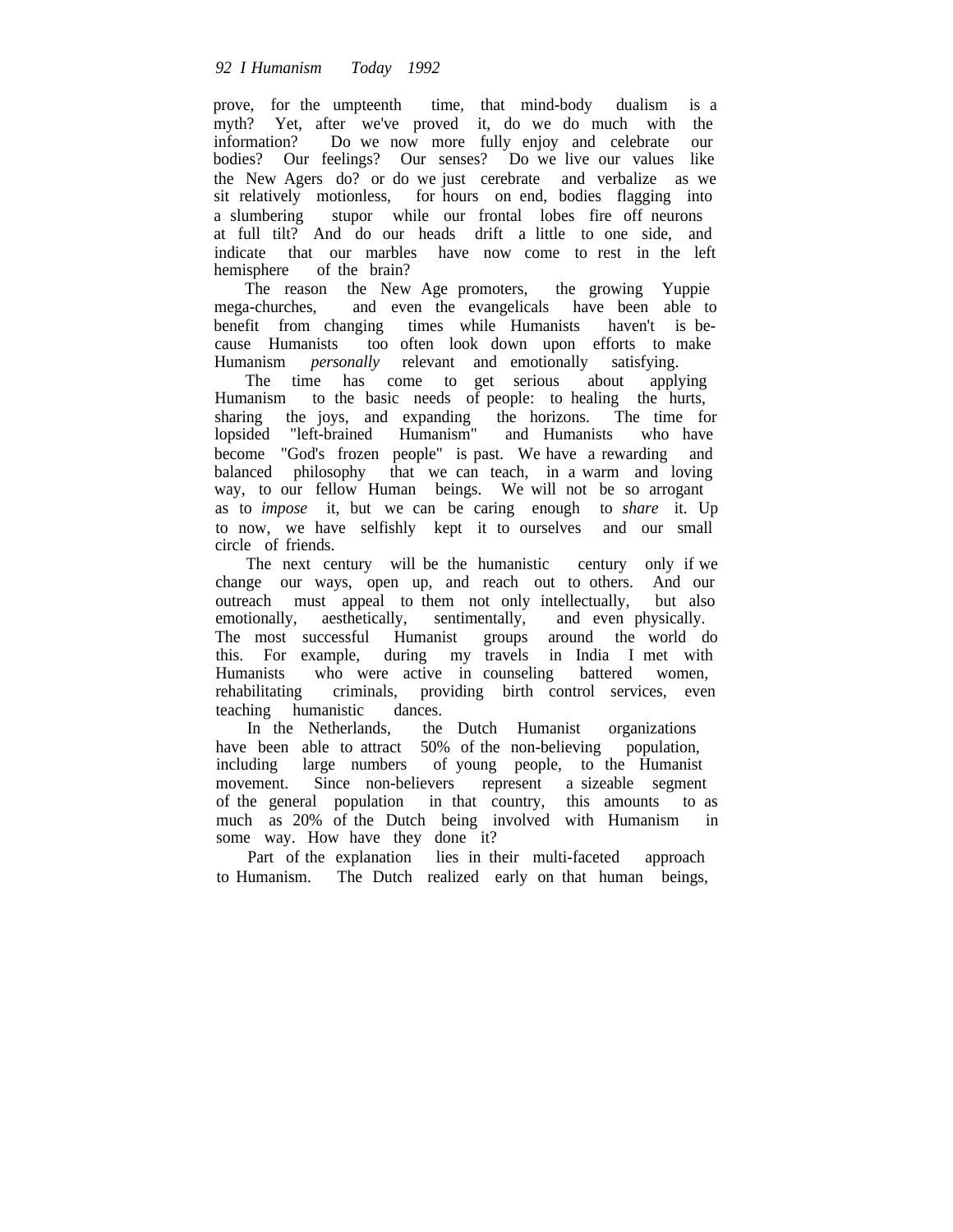even humanistic human beings, are not simply (to use Beverley Earls' term) intellects on legs. People are also social, physical, and emotional beings who are interested in activities that appeal to their aesthetic, gastronomic, muscular, and jocular sensibilities, to name a few. So the Dutch developed a wide range of programs that invited interested people to pick and choose as they wished and contribute as much or as little as they liked. They offered a smorgasbord, and it worked.

A glimpse of this success has been seen in the United States with some chapters of the American Humanists Association, some UU Churches, and some Ethical Culture Societies. These have broken through program model to also program outdoor excursions, music, gallery tours, celebrations, and a lot more. Their programs are held at various times and on varius days to appeal to more people.

When a group of individuals have gone to all the trouble to create a building to house their Sunday services, it is a shame to let that building stand idle the rest of the week. Yet so many churches, liberal and conservative alike, do this. Just think of the increased participation that might result from wider use of the facilities. Just think of the new members to be recruited. Who knows that these other activities might not even eclipse the Sunday morning services altogether? For many secular Humanists, that would be a welcome development!

The public center that appeals to a variety of Human impulses is an organizational model for the future. Most successfulliberal and conservative churches are now moving in that direction and it is making them more effective competitors in the marketplace of ideas. If humanism is to have a place in tororrow's world, Humanist organizations in the United States will have to adopt this method wholesale.

And they will have to develop study-courses, programs, and one-on-one interactions that provide actual therapeutic benefits to people. There are individuals out there suffering guilt and anxienty because of traditional religious indoctrination. Humanists can help them. There are people who already have outgrown such beliefs but who have nowhere to turn in times of trouble. Humanists can help them. There is a vast audience for self-help books of all types, an audience made up of people who want to be more effective, more organized, more motivated, and to feel better about themselves. Humanists can help them too.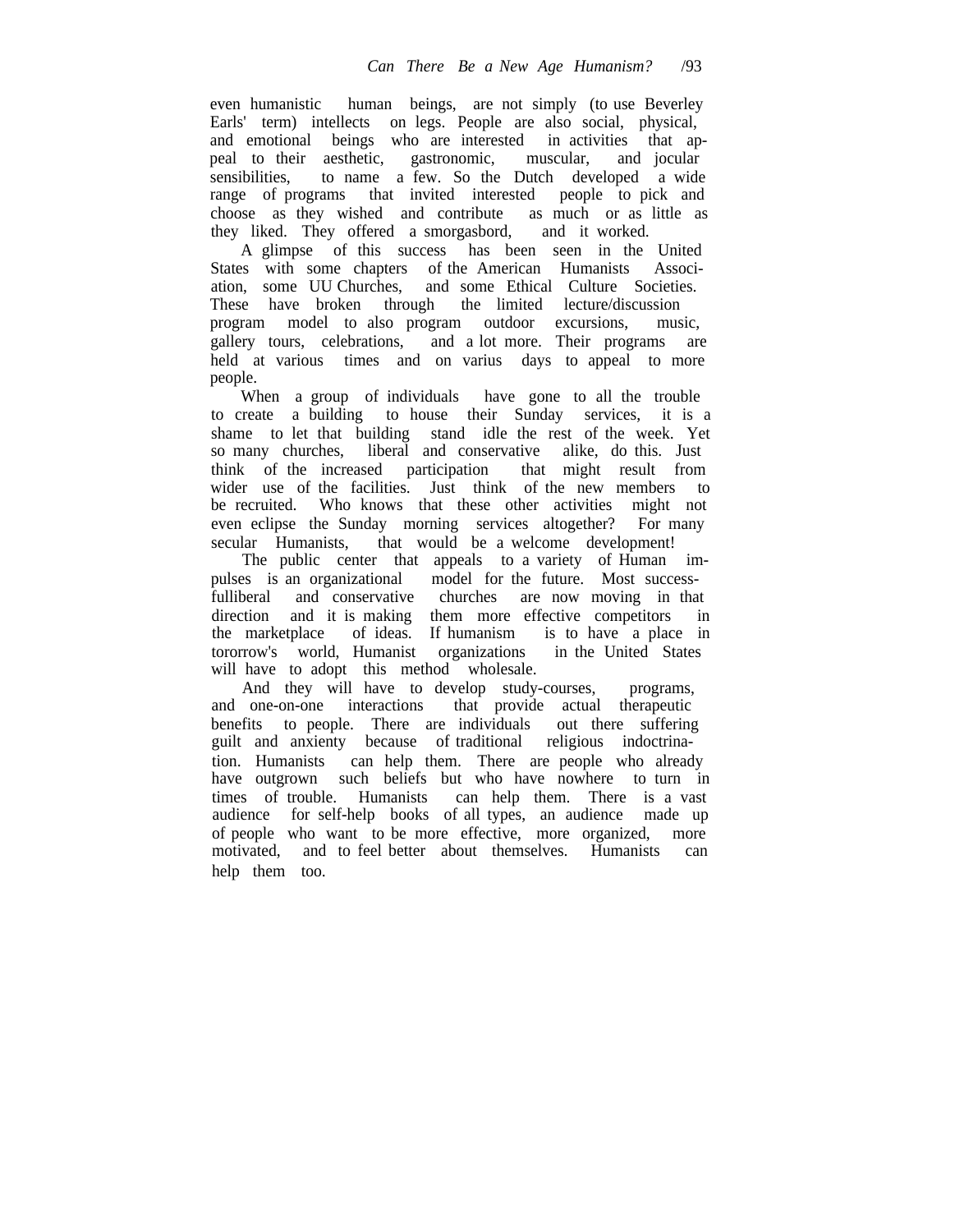## *94 I Humanism Today 1992*

It is entirely consistent with the Humanist philosophy to teach the good life as envisioned by Bertrand Russell, a life motivated by love and guided by knowledge, a life of reason and compassion. Lloyd and Mary Morain talked about the good life in their book, *Humanism as the Next Step,* when they wrote:

As a starting point let us take the idea that this life should be experienced deeply, lived fully, with sensitive awareness and appreciation of that which is around us.

This was the first of their seven key ideas of Humanism. They elaborated further, saying:

Back through the centuries whenever people have enjoyed keenly the sights and sounds and other sensations of the world about them, and enjoyed these for what they were - not because they stood for something else - they were experiencing life humanistically. Whenever they felt keen life humanistically. Whenever they felt keen interest in the drama of human life about them and ardently desired to take part in it they felt as humanists.

Referring to this attitude as "zest for living," they were following the lead of Bertrand Russell who, in his book *The Conquest* of *Happiness,* referred to *zest* as "the most universal and distinctive mark" of the happy individual. People with this quality, Russell argued, are those who come at life with a sound appetite, are glad to have what is before them, partake of things until they have enough, and know when to stop.

Humanist organizations need to promote this joyful living. They need to offer classes and courses, videos and home-study guides, books and periodicals, support groups and get-togethers. And Humanists need to understand that the good life can't always be promoted directly. There are barriers to people discovering how to live better, road blocks that hold people back. And it is the breaking down of those that is required before the positive expression of Humanism can be fully before the positive expression of Humanism realized.

Humanist organizations need to offer programs that help people liberate themselves. The most successful program of the American Humanist Association works along these lines. It is called Rational Recovery, a substance-abuse program for people who are fed up with the traditional religiousity and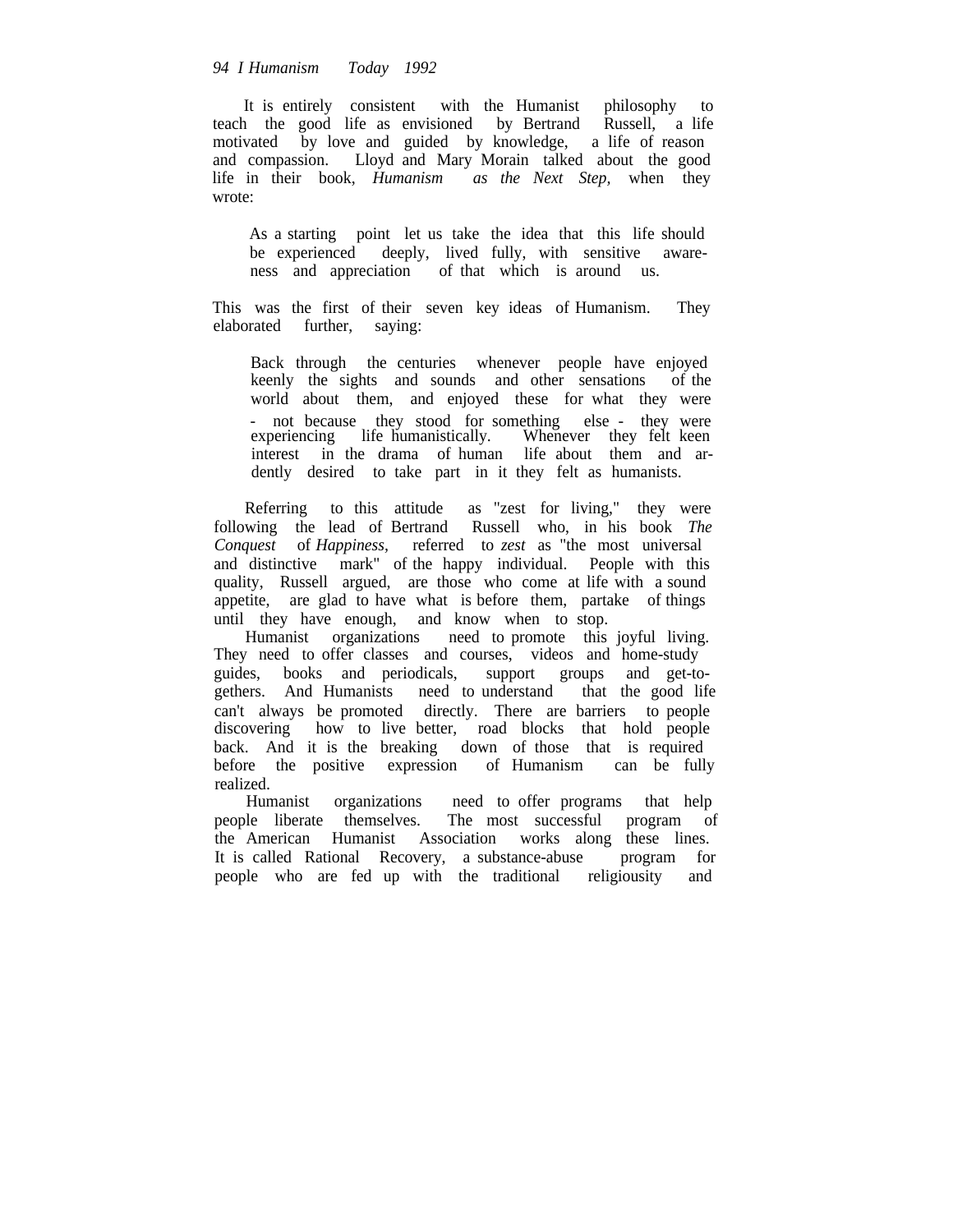frequently addictive nature of groups like Alcoholics Anonymous. It is for people who want a *rational* approach to ending chemical dependance.

This program is successful because it meets a crying human need. It helps people in trouble and it helps them grow. The *New York Times, Newsweek,* leading TV talk shows, and numerous other publicity channels have given the program massive free exposure. And the results have been overwhelming. Jack Trimpey, the founder of Rational Recovery, has been overwhelmed with responses that keep his phone ringing off the hook daily. He and his wife had to leave their old jobs to devote full time to this program. And the day-before-yesterday, Jack came to town here to participate in a seminar for psychotherapsts conducted by Albert Ellis and the Institute conducted by Albert Ellis and the Institute for Rational Living.<br>AHA chapters, UU churches,

and others have gotten behind Rational Recovery to make it one of the fastest growing Humanist endeavors in the country. It shows you what can happen when Humanism is applied to meeting emotional human needs in the here-and-now. But this is only a beginning. There are so many areas of life where an applied Humanism could make a real difference. And in doing so, begin to supplant the powerful influence of the New Age movement. It could begin to do for people what the New Age only *promises* to do.

One subject that is ripe for a popular Humanist program is that of the American tendency toward feelings of guilt. As one learns in Anthropology 101, there are guilt cultures and shame cultures. Well, this country in many ways is a guilt culture. The episodes with Jim Bakker and Jimmy Swaggart are adequate testemony to that.

But Humanism is a philosophy of liberation that can act as a counter to such tendencies. Humanist organizations could be recognized as centers where people come to find inner freedom. Humanists are among the first to recognize that people are not perfect, that all human beings commit mistakes, some intentional and some accidental. But Humanists also recognize that guilt and remorse are sometimes non-productive or even counter-productive.

For example, if we hawe done wrong, we know we should rationally seek what action we can take to remedy the problem or make amends. If nothing can be done, we can try to learn what we can from the experience so as to avoid repitition in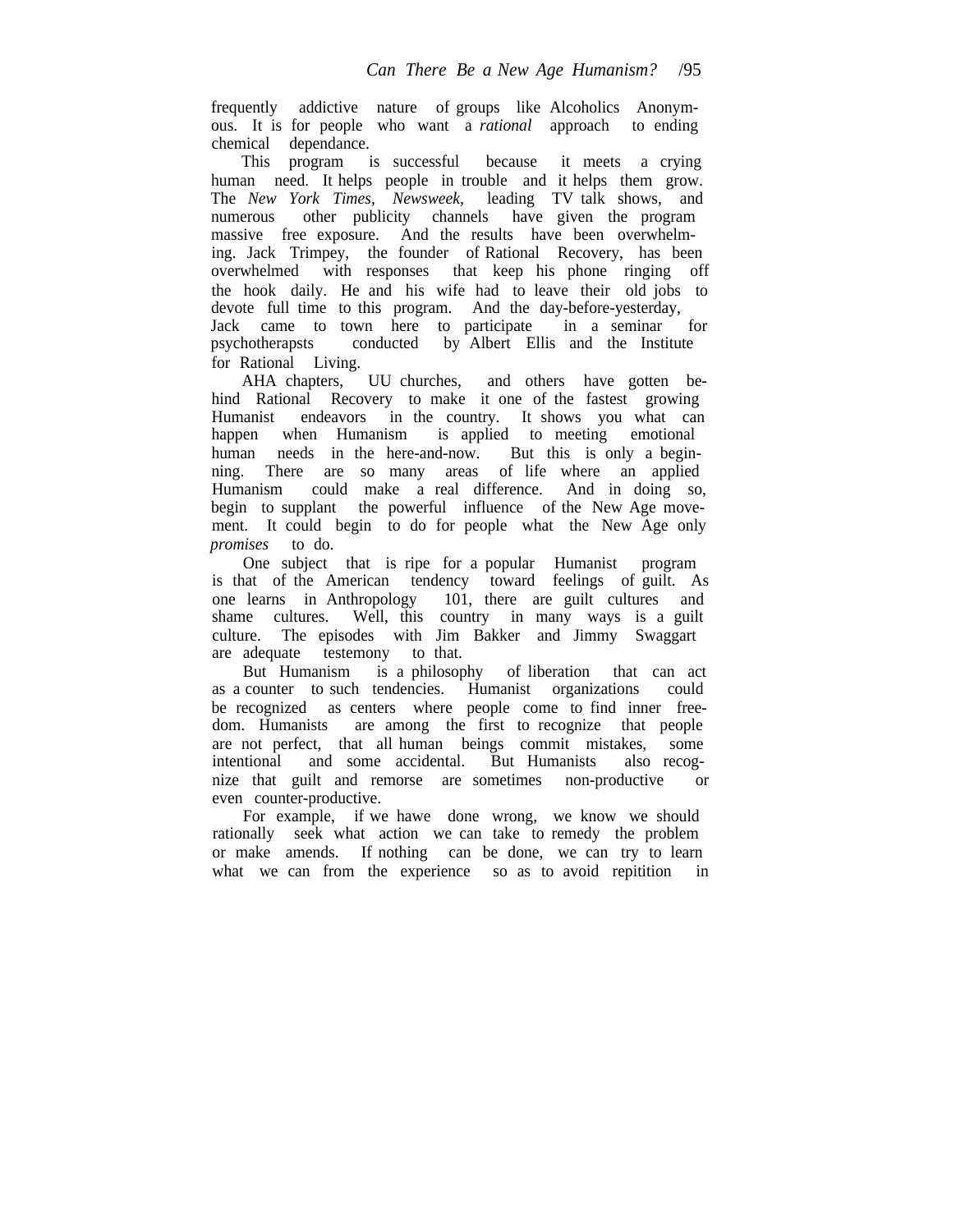the future. But we understand that it is hardly productive to wallow in our own self-pity, condemn ourselves, punish ourselves, or live the rest of our lives as though we are undeserving.

Yet so many do this. Were it not so, there would not be the popularity of guilt-oriented religions like conservative Christianity. In ancient Israel, the collective guilt of the tribe was symbolically placed on a goat and the scapegoat sent out into the wilderness. But with the coming of Christianity, Christ became the scapegoat for the sins of the individual. His death was to free all those who believed in the guilt of past actions. The "saved" thought of themselves as "washed in Christ's guiltless blood," and fully pardoned for their transgressions.

This symbolic blood-sacrifice is an intellectualized version of a primitive scheme for expiation of guilt. As long as humans have lived in societies they have often sought to invent such schemes. Guilt is such a painful and disorienting emotion that society cannot function if it is allowed free reign.

Yet such guilt expiation schemes accomplish no real good. The wrong has still been done. This leaves the thinking person in a quandary. Since no ritual can undo an actual wrongdoing, should the thinking person continue to feel guilty? Many would say "yes". But this would render that person less efficient than the one who has a superstitious schema. Suddenly the twin goals of honesty to oneself and rational living seem at odds.

But they are not. We know that the initial awareness of wrongdoing reminds us of our error. However, such feelings are not ends in themselves. They are goals to productive action. Such action is to remedy what can be remedied, or to perform in the future in a fashion that will avoid a repeat performance. But once the appropriate action is taken or resolve established, it becomes apparent that there is nothing more that needs to be done. And if one feels a sense of wrongdoing about something that is not actually wrong, then the appropriate course is self-re-education. not remedial action or appropriate course is self-re-education, resolve.

But think how much people waste their lives in useless replays of past wrongs. And those who cannot face their wrongs squarely, and have no guilt expiation scheme in which they can believe. They resort to repression and other efforts to forget what they did. Such actions distract one from a meaningfull pursuit of individual goals as much as outright guilt can.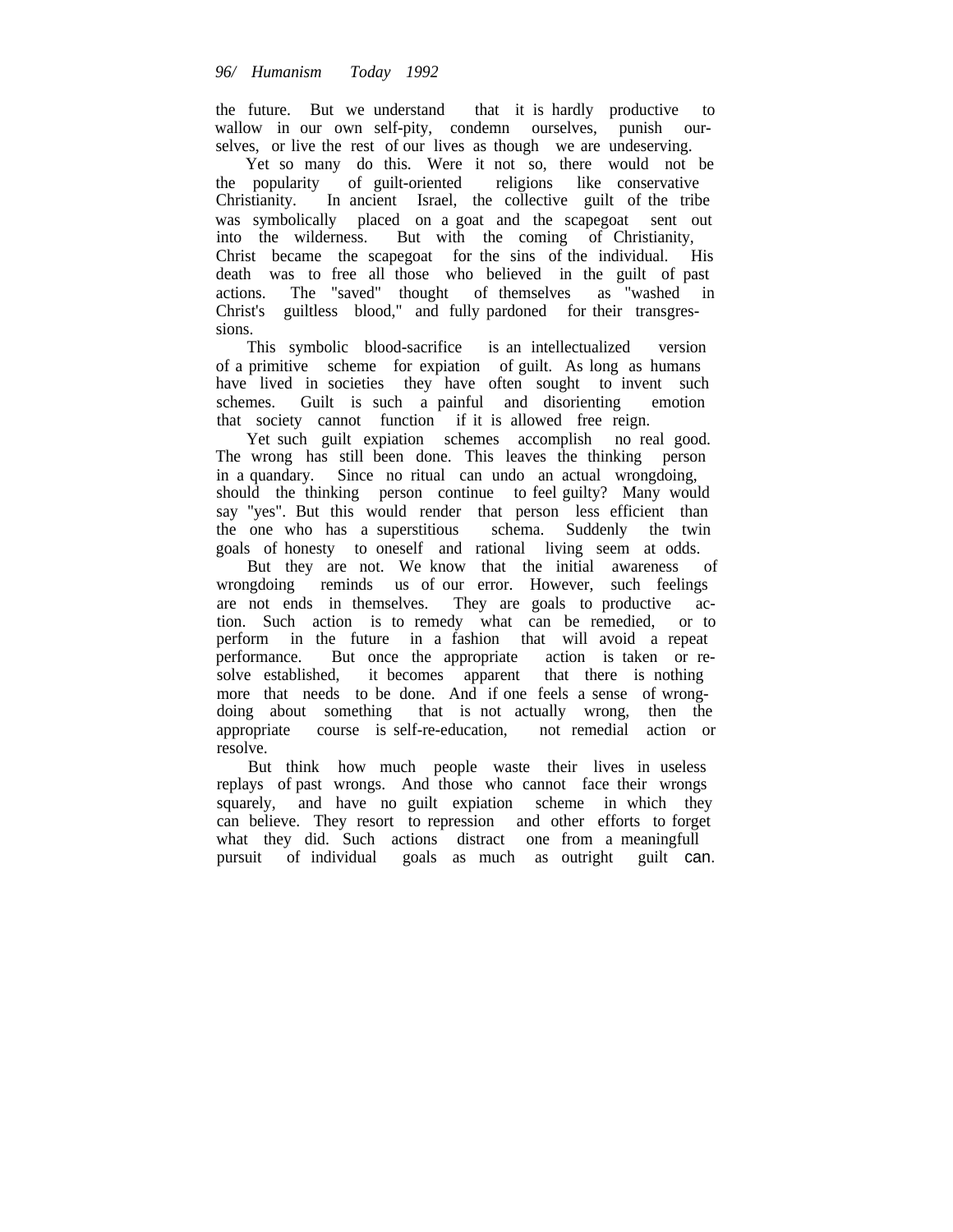The past is to be neither forgotten nor dwelled upon, but learned from in the interests of better living in the present and future.

This, as I see it, is the Humanist message as applied to this kind of human suffering. But you'd never know it to come to one of our meetings! It's not something we like to talk about. And if we have successfully dealt with our own inner pain, that doesn't foolishly mean we want our Humanist meetings devoted to helping others deal with theirs. So nothing gets done. And those pained by irrational guilt and anxiety turn to their nearest New Age practitioner, or visit their local church or temple, in hopes of finding that solace the Humanist failed to offer or give.

We needn't define Humanism exclusively in abstract and intellectual terms. It can be an emotional thing as well. And, what's more, one shouldn't have to be an intellectual to be a Humanist.

Let me repeat that: *One shouldn't have to be an intellectual to be a Humanist.* Every so-called "intellectual" is a human being too. It is perfectly legitimate for Humanist organizations to promote an expression of Humanism that would appeal to people of other interests. What would be wrong with a more emotional Humanism?

I remember speaking to one woman who I found to be in general sympathy with Humanist ideas. But she told me she still liked to go to church. So I suggested that she consider the Unitarian-Universalist denomination. Her response was the Unitarian-Universalist denomination. Her response was interesting. She told me that she had tried them already. I asked her if she had found herself in disagreement with them. She said "No." "What's the maUer, then?" I asked. And she said, "There's no excitement there. I don't *feel* anything!"

There are millions of people like her - people who are Humanists but who aren't intellectuals - people who have liberal attitudes, but want some excitement, some emotion, some (how shall I term it) religious adventure.

And that's what the New Age offers - religious adventure for people of tolerance. Just think of the fun and the exciting things New Agers get to do. First, they get to go on a great journey of self-exploration. Second, they get to make thrilling discoveries that can increase their happiness - sort of like going on a treasure hunt through inner space. Third, they get to participate in invigorating ceremonies and unifying rituals. In short, for the New Ager, philosophy is fun!